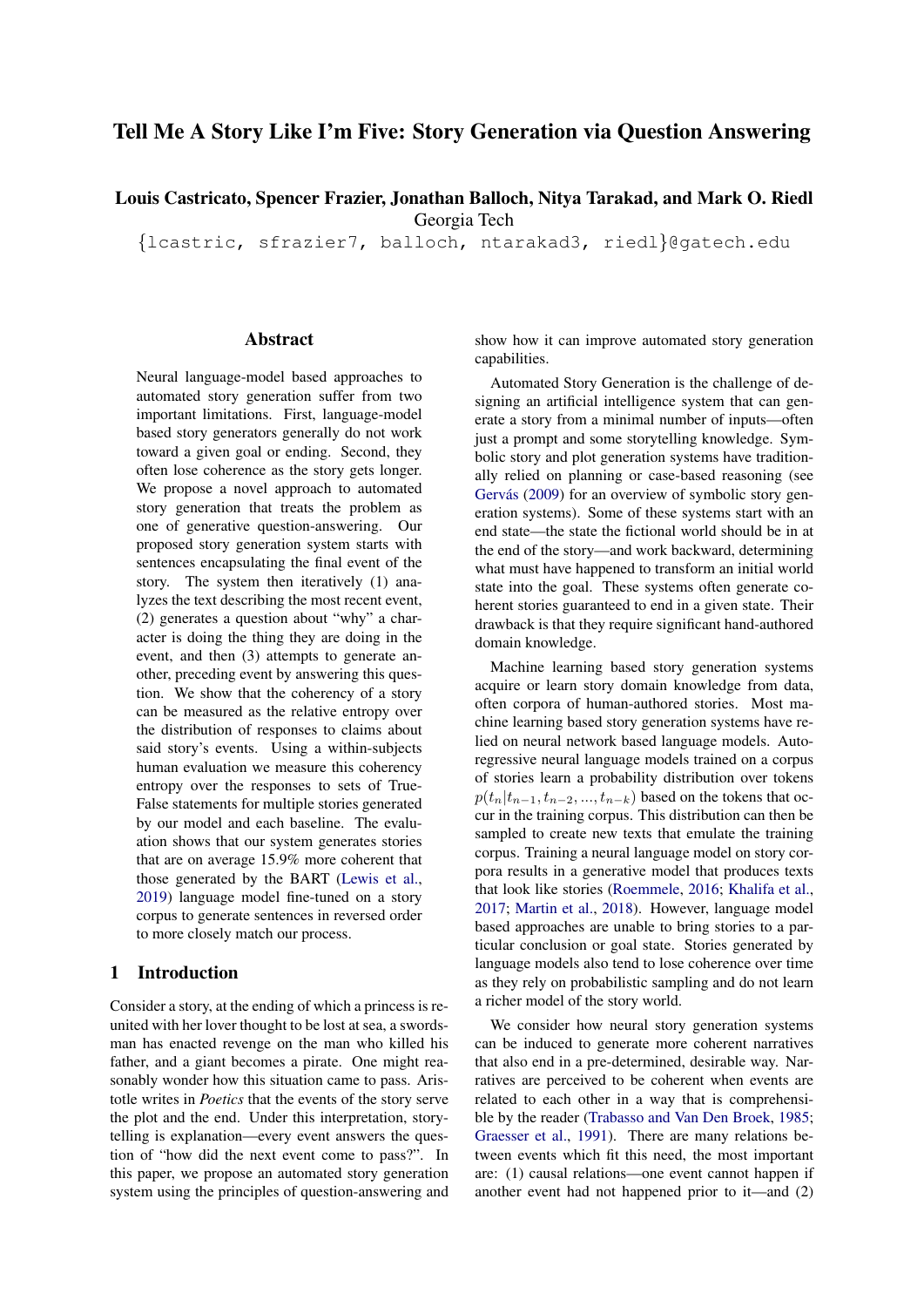character goal hierarchies—an action is in service of a goal or another action that is in service of a goal.

Our insight is that if each event in the story is generated to explicitly answer the question of "why" the next event in the story happens, then readers will perceive the story as more coherent. To generate a story that will be perceived as a coherent and build up to a pre-determined ending, we propose to generate the story backward. This is achieved by starting from a textual description of the final event; each event added best answering the question of what must have proceeded it. Our system, EDGAR, repeats this process for a specified number of iterations. Questions are generated using a commonsense inference model, Para-COMET [\(Gabriel et al.,](#page-6-4) [2020\)](#page-6-4), to predict what readers are likely to believe about a story event; the inferences are transformed into questions using templates. EDGAR then attempts to answer each question using a generative question-answering model.

We evaluate our system against a baseline neural transformer-based language model approach that is fine-tuned to generate story events backward, matching the backward process of EDGAR We measure story coherence with two human-participant studies. In the first, perceived coherence is measured as the entropy in participant responses to true/false questions about the story; a story that is more comprehensible results in less random guessing by human readers. We find that EDGAR generates more coherent stories than the baseline as evidenced by the entropy of answers about stories generated by EDGAR had 15.9% lower entropy than those of the baseline. The second evaluation is subjective—we qualitatively measure coherency via subjective questionnaire about coherence. Participants consider stories written by EDGAR twice as coherent as those written by the baseline.

# 2 Related Work

Gervás [\(2009\)](#page-6-1) overviews early symbolic story generation systems. Story generation systems that use symbolic story planners utilize logic-like domain representations that provide knowledge about available actions, their preconditions, and their effects. A search process—such as that by [Riedl and Young](#page-7-3) [\(2010\)](#page-7-3) selects a goal condition or a precondition of an action in the plan and attempts to find another, preceding action that has an effect that establishes the condition. This process iterates, creating chains of preconditions and effects until everything is grounded in the initial world state. However, the chaining can be done forward from the initial state to the goal as well [\(Ware and Young,](#page-7-4) [2010\)](#page-7-4).

Neural networks have the potential to generate a greater range of stories by learning model for how to tell stories from a corpus of exemplar stories. Neural language models learn the probability that one or more tokens will occur given a history of one or more prior tokens,  $P_{\theta}(t_{n+1},..., t_{n+m} | t_{n-k},..., t_{n-1}, t_n)$ , according to token occurrence patterns in a corpus. Neural language models can be induced to generate text that can be read as a story by sampling from the learned distribution over tokens and appending them to a prompt. Some neural language model based story generation techniques include [\(Roemmele,](#page-7-0) [2016;](#page-7-0) [Martin et al.,](#page-7-1) [2018;](#page-7-1) [Khalifa et al.,](#page-6-2) [2017\)](#page-6-2). However, a neural language model alone is incapable of achieving a specific end state or event. Sampling from a distribution over tokens only considers the most likely successive tokens given a window of prior tokens. Neural language models also tend to lose story coherence over time. This is due to the fact that a language model only models a distribution over tokens in the training set. Additionally, the hidden parameters of current neural networks are unlikely to encode the state of a fictional world, as human readers would understand.

[Tambwekar et al.](#page-7-5) [\(2018\)](#page-7-5) attempt to train a neural language model to generate toward a given goal. They fine-tune a neural language model with a policygradient reinforcement learning technique that rewards the language model for generating events progressively closer to the goal event. This has the benefit of improving readers' perceptions of coherence, but—being based on a language model—does not ensure that any transition from one event to the next will be always be perceived as related.

Other neural language model approaches to story generation using neural networks use *hierarchical conditioning*, in which a high-level guidance specification is given either periodically or per sentence in the story [\(Fan et al.,](#page-6-5) [2018;](#page-6-5) [Yao et al.,](#page-7-6) [2019;](#page-7-6) [Rashkin et al.,](#page-7-7) [2020;](#page-7-7) [Ammanabrolu et al.,](#page-6-6) [2020b\)](#page-6-6). These high-level guidance specifications turn the generation problem into a supervised learning problem. We do not consider these approaches further in this paper because we do not assume the existence of a guidance specification.

One approach to automated story generation that use neural networks that are not based on language modeling is C2PO [\(Ammanabrolu et al.,](#page-6-7) [2020a\)](#page-6-7), which uses the COMET [\(Bosselut et al.,](#page-6-8) [2019\)](#page-6-8) commonsense inference engine to generate successor and predecessor events, performing a bi-directional search from a given start event and a given end event. It is relevant to our work in that it does partially chain backward from a given end event, and also uses a commonsense inference engine. However, C2PO generates plots made up of short statements of character intentions, whereas our system generates stories that have more descriptive detail.

# 3 The EDGAR System

The *Explanatory Drama Generation And Recall* (EDGAR) system constructs a story backwards from the a given sentence describing the end of the story. The system contains three major components. The first component is a question generator. Given a story context—the sequence of text describing the earliest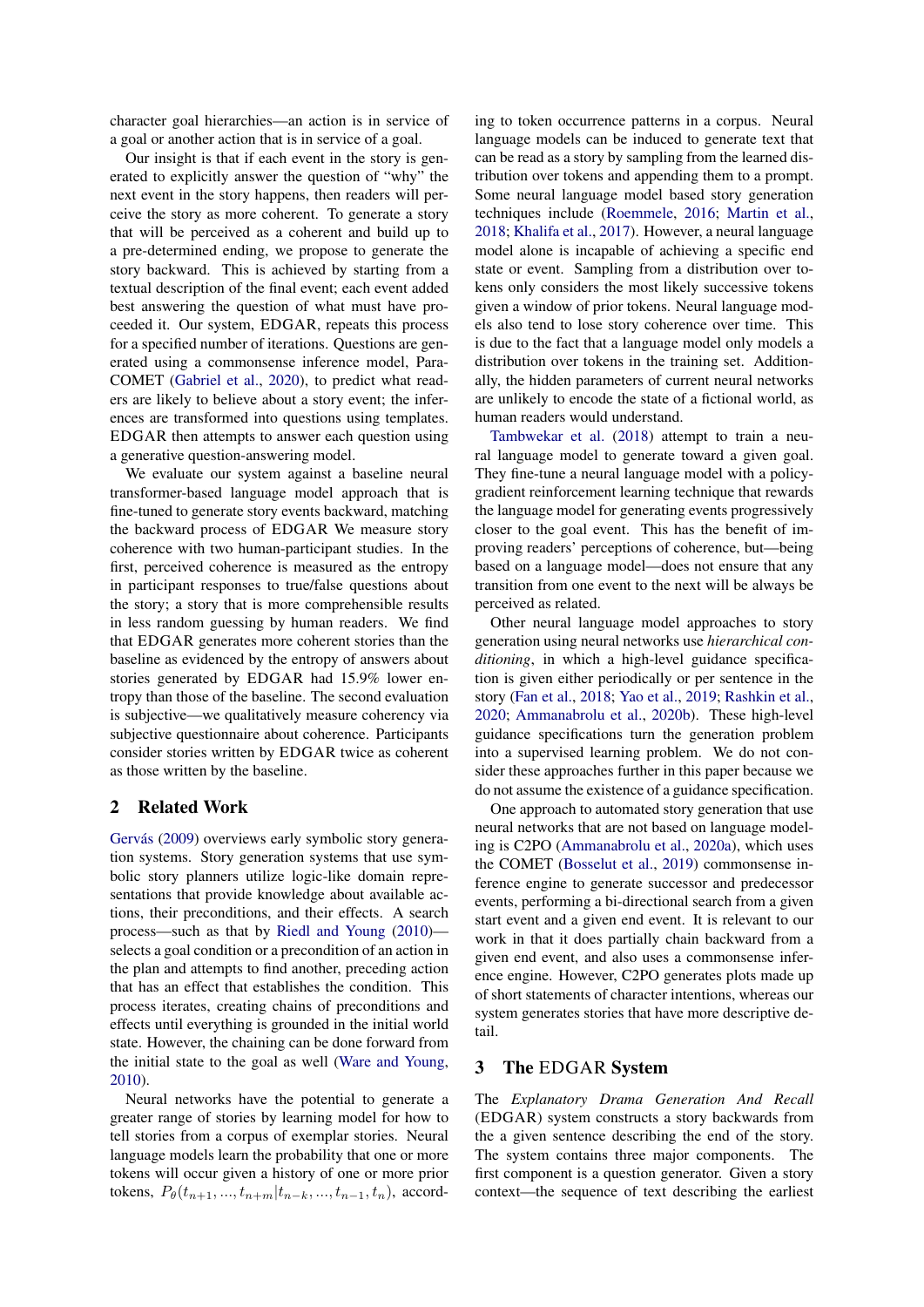event in the ending context—a set of questions about the event is generated. Second, a question answering component attempts to generate text describing one or more events that answer that question. A number of candidate answers are generated for each question. Finally, the answers are iteratively pre-pended to the context and a ranker chooses the best sequence. The best sequence is added to the story and the process iterates. See the pipeline in Figure [1.](#page-3-0)

## 3.1 Question Generation

We use Para-COMET [\(Gabriel et al.,](#page-6-4) [2020\)](#page-6-4) to generate questions. Para-COMET is a commonsense inference model trained to generate potential commonsense explanations about one or more sentences of input text. Inferences have types. xIntent in particular, explains what a character in the sentences might have intended in performing any actions in the sentences. These correspond to goal relations in reader comprehension [\(Graesser et al.,](#page-6-3) [1991\)](#page-6-3). xNeed explains what a character might have needed to perform any actions in the sentences. These provides precondition-like inferences, corresponding to causal relations in reader comprehension [\(Trabasso and Van Den Broek,](#page-7-2) [1985\)](#page-7-2). We discard all other relation types.

Because Para-COMET works on multi-sentence sequences, we extract a rolling window of the last 5 xIntent and xNeed inferences. However, Para-COMET does not identify which character is associated with each xIntent and xNeed, which is problematic for stories with more than one character. To associate the xNeed and xIntent clauses with a character, we generate the following templates:

- "Who needs  $xInternet$ "
- "Who needs to  $xNeed"$

filling in the details of the inferences. These filled templates are provided as input to RoBERTa [\(Liu et al.,](#page-7-8) [2019\)](#page-7-8), a question-answering model. The outputs are the names of the characters most likely to have had these needs and intents.

Finally, we use a second set of templates to assemble the final set of questions:

- "Why does character do xIntent?"
- "What does *character* do to need *xNeed?*"

This process generates a total of 8 questions.

#### 3.2 Question Answering

Once we have a set of questions, EDGAR generates candidate answers, such that each candidate can be added to the beginning of the story context so far. To generate sentences describing the preceding event that answers the questions generated, we feed the questions into the ELI5 QA model [\(Fan et al.,](#page-6-9) [2019\)](#page-6-9). The ELI5 QA model is a long-form, question-answering model

trained on the *Explain Like I'm Five* Reddit corpus,<sup>[1](#page-2-0)</sup> in which people give long, yet easily comprehensible answers to open-ended questions as one might give to a five-year old. ELI5 QA requires a reference document from which to abstract answers. The reference document is the source material—in this case a story—that ELI5 QA uses to generate an answer. Because EDGAR is an unsupervised technique designed to generate novel stories, there is no one reference document that should be used; using a single reference document would run the risk of accidentally recreating a human-written story. For every iteration we randomly select a reference document from the *Flash Fiction Online* repository.<sup>[2](#page-2-1)</sup> The question templates above were constructed to induce relatively short answers from ELI5, which has a tendency to generate very long explanations.

We use beam search to generate 15 candidate answers for each question. As another measure to prevent ELI5 from providing overly verbose explanations, we have accumulated a list of over 700 unique banned phrases, which occur when ELI5 commentators point out "facts" or likening a character's action to mental disability. This blocked phrases list was accumulated iteratively, by rerunning the model repeatedly and adding any toxic phrases to this excluded list. The result is  $n \times k$  story continuations where n is the number of questions,  $k$  is the number of beams per question on ELI5.

### 3.3 Ranking

Once EDGAR has generated a set of candidates, the final step in the process is to select the best candidate for pre-pending to the context (the end of the story). We prepend each answer to the context and rate each resulting text sequence using GPT-2 [\(Radford et al.,](#page-7-9) [2019\)](#page-7-9) to assess the probability of the sequence. GPT2 was fine-tuned on the science fiction summary corpus [\(Am](#page-6-6)[manabrolu et al.,](#page-6-6) [2020b\)](#page-6-6) dataset, which consists of 2,276 high-quality plot summaries from science fiction TV and movie wikis. We fine-tune on the science fiction summary corpus because wiki plots do not include descriptive details or dialogue; our ranker thus prefers more plot-like narrative content. Candidates are ranked by perplexity of the GPT2 model. The normalized perplexity distribution over the beams outputted by ELI5 refers to the 1 − *probability* distribution of a body of text existing within the distribution of science fiction summaries.

Ranking is an important step because of the numerous processes involved; as a consequence the ranking of ELI5 beam distribution does not necessarily correlate with the final ranking, which roughly measures fluency. The best scoring candidate is added to the overall story. The process repeats with the new, longer story,

<span id="page-2-0"></span><sup>1</sup>[https://www.reddit.com/r/](https://www.reddit.com/r/explainlikeimfive/)

[explainlikeimfive/](https://www.reddit.com/r/explainlikeimfive/)

<span id="page-2-1"></span><sup>.&</sup>lt;br><sup>2</sup><https://www.flashfictiononline.com>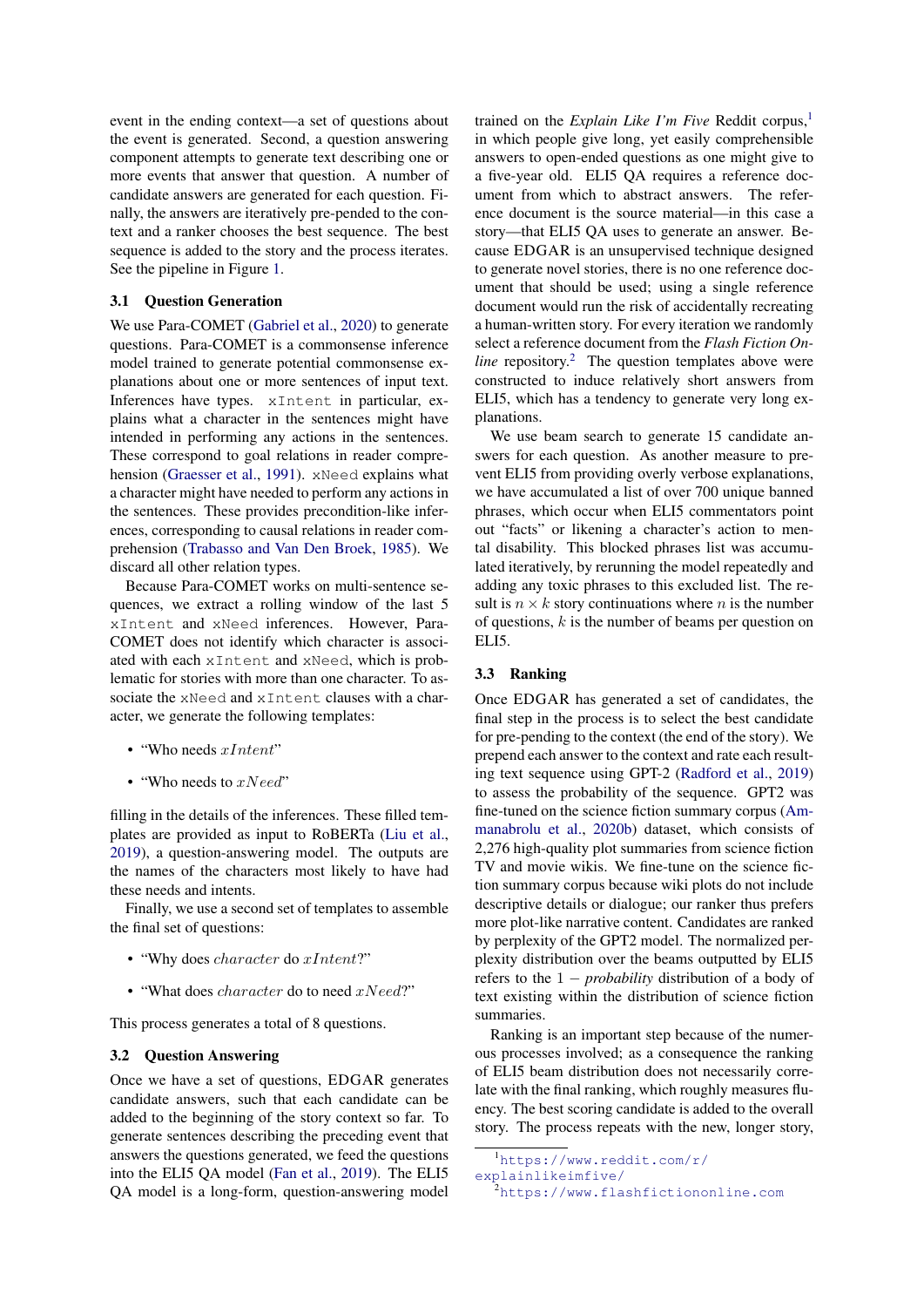<span id="page-3-0"></span>

Figure 1: EDGAR generates stories backward. Given the end of the story where  $S_0$  is the earliest event sequence and  $S'$  is the remainder, Para-COMET generates a set of  $n$  inferences. Each inference is converted a question and the ELI5 QA model generates k answers. The answers are concatenated to the beginning of the story and the ranker selects the best scoring story. This process is repeated.

attempting to determine what happened just before the new context.

# 4 Objective Evaluation

We hypothesize that EDGAR, by virtue of questionanswering, can generate more coherent stories than a pure language modeling technique. We define coherence as any perceivable relationship between events in a story. Research on reading comprehension [\(Trabasso](#page-7-2) [and Van Den Broek,](#page-7-2) [1985;](#page-7-2) [Graesser et al.,](#page-6-3) [1991\)](#page-6-3) suggest that causal and goal relationships are particularly important.

Common automated evaluation metrics for story generation such as perplexity and BLEU are insufficient as they only measure whether a generator can recreate the ground truth corpus. A story may deviate from the ground truth and be considered a good story indeed this is a desirable property of an automated story generator. Furthermore, systems such as ours may be unsupervised and have many components that intentionally push a language model away from any one corpus, thus making perplexity less meaningful. For these reasons, story generation research often relies on human participant studies with subjective questions.

We assert human participant studies are the best way to assess the coherence of generated stories. Question-answering protocols, wherein questions are asked about a story, have been proposed as a means to make human-participant evaluations more objective [\(Riedl and Young,](#page-7-3) [2010;](#page-7-3) [Cardona-Rivera et al.,](#page-6-10) [2016\)](#page-6-10). We conduct a human-participant evaluation using a new metric based on question-answering protocols, *Entropy Index*, which is an objective measure of story coherence based on human question-answering.

# 4.1 Baselines

The BART [\(Lewis et al.,](#page-6-0) [2019\)](#page-6-0) neural language model was used as a baseline, but fine-tuned to generate events backward to conform to EDGAR and guarantee the presence of a given end event. The dataset used to fine-tune consisted of 2276 narratives from a science fiction summary corpus [\(Ammanabrolu et al.,](#page-6-6) [2020b\)](#page-6-6). The narratives are preprocessed to create our dataset. From every narrative,  $2 + 2k$  sequential sentences are obtained, where  $k$  is a random integer less than 5. The  $2 + 2k$  sentences are split apart into 2 sentences and  $2k$ sentences, creating the source and target of the dataset respectively. The 2 sentences generated in the  $2 + 2k$ sentence chunk always precede the  $2k$  sentences, establishing a relationship between sequential sentences. We preprocess this data to this format because an attribute found in most narrative summaries within our dataset is that preceding sentences to any given sentences gives some notion of causality. BART utilizes seq2seq as its translation architecture. As a consequence of the input data format, our fine-tuned Backward-BART—which we refer to as bBART—can generate narratives backwards by assessing the causality between sequentially sentences.

Human-written stories from the ROCStories corpus [\(Mostafazadeh et al.,](#page-7-10) [2016\)](#page-7-10) were are also included in our evaluation as a point of comparison. These stories have a definitive causality between sequential sentences.

#### 4.2 Method

To evaluate the objective coherence of stories, we turn to cognitive psychology. Cognitive psychology research suggests that recall is strongly correlated with narrative causal coherence [\(Trabasso and](#page-7-2) [Van Den Broek,](#page-7-2) [1985\)](#page-7-2). The cognitive load of inferring entailments about a story is strongly correlated with how well the story conveys information about its fabula<sup>[3](#page-3-1)</sup> [\(Carney,](#page-6-11) [2019\)](#page-6-11). We devise a new evaluation methodology wherein we ask participants to read stories and then answer true/false questions about how the events of the story relate to each other. We measure the amount of agreement between readers' answers in terms of *entropy*. If the story is coherent, readers will come to the same conclusions about the truth or falseness of the questions, and entropy will be low. If the story is incoherent, readers—forced to choose between true and false—will choose more randomly, resulting in higher entropy. We do not require a ground truth "correct" answer to each question in order to compute the entropy; this is a desirable property of our methodology

<span id="page-3-1"></span><sup>&</sup>lt;sup>3</sup>A story's *fabula* denotes the chronological sequence of events in a narrative.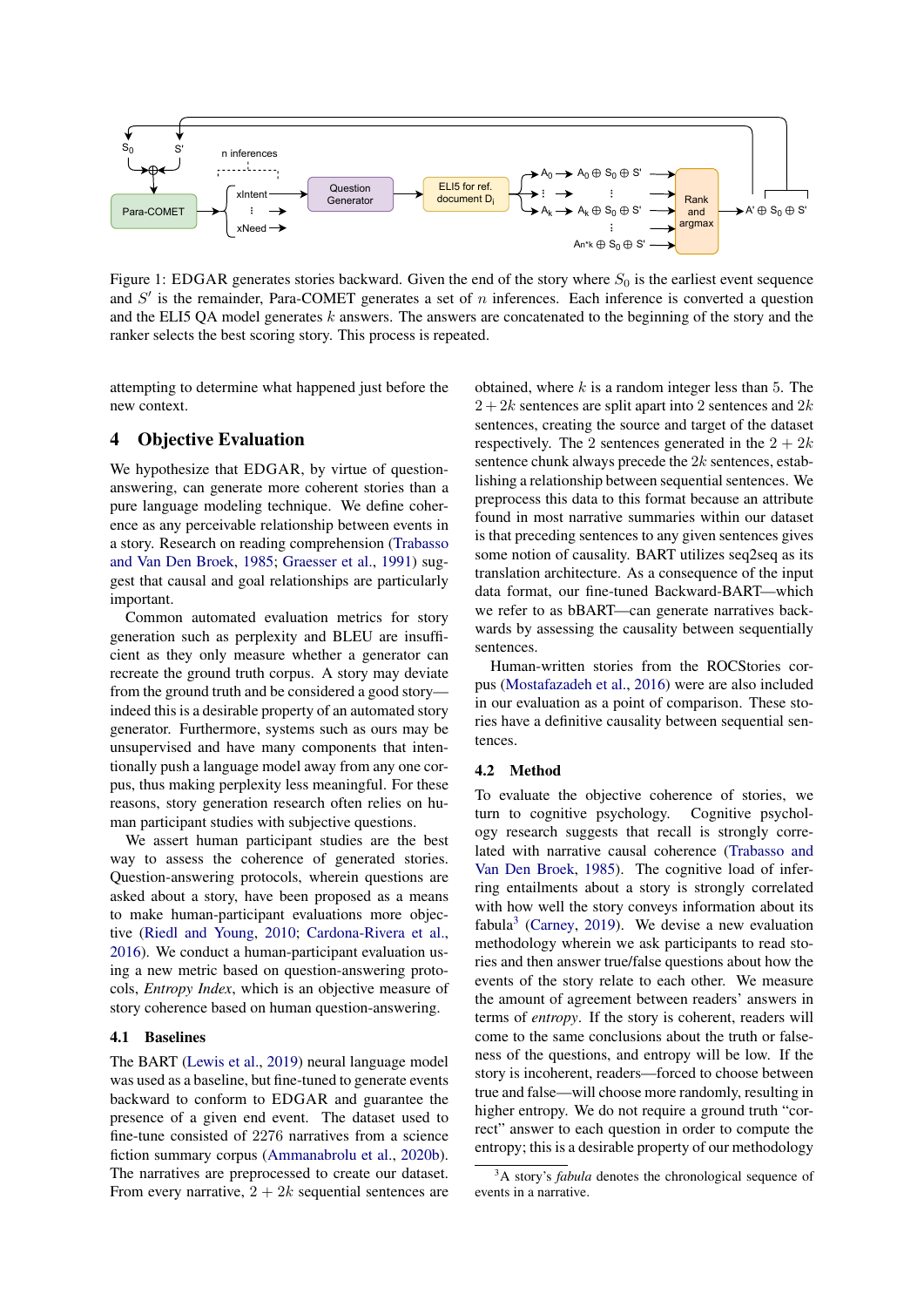<span id="page-4-0"></span>

| <b>Stories generated by EDGAR</b>                                    | <b>Stories generated by bBART</b>                                         |
|----------------------------------------------------------------------|---------------------------------------------------------------------------|
| He needs to find a way out of the house. If he wants to go to        | A young boy named Hansel has been walking through town                    |
| the kitchen, he must first find a way to escape from the house.      | recently looking at some strange things that are going on outside         |
| This means that he must either run away or fight his way past        | their walls. In fact, they were just playing cards before anyone          |
| the lock. He goes to the bathroom. The only way to get to the        | noticed them. A young boy called Hansel has Been walking                  |
| kitchen is through a locked door, which Hansel has never been        | through town lately looking at some odd things that are gone              |
| able to do before. However, when he opens the door, it doesn't       | missing outside their walls – maybe even someone noticing                 |
| take him very long at all. <b>Hansel's hand still trembles as he</b> | them. In reality, they were probably playing cards before                 |
| pushes open the twice-cooked door. The last time he saw the          | everyone noticed them. He wants to learn more about it though,            |
| house he was glancing back over his shoulder as he and his           | but can always tell for sure. He wants to know more about it,             |
| sister fled into the trees.                                          | but can never tell for sure. After all, this is a city of humans who      |
| If it does not have a pulse then it is dead. The heart rate of an    | have no interest in living here. He wants to know what happened           |
| animal tells them if it is alive or dead. There is no such thing as  | to him, but can only tell for sure if this is a City of Humans who        |
| absolute death. He is able to tell the difference between some-      | have little interest in living there. Hansel's hand still feels like      |
| thing being alive and something being dead, so when he looks         | an old man with no interest whatsoever. His mind wanders                  |
| at the house, he feels like he's seeing things that aren't there.    | frantically around trying to figure out how to live here. <b>Hansel's</b> |
| This makes him feel uncomfortable because he doesn't want to         | hand still trembles as he pushes open the twice-cooked door.              |
| be in that situation. It's similar to how people can see ghosts or   | The last time he saw the house he was glancing back over his              |
| monsters from inside their head but they don't know what those       | shoulder as he and his sister fled into the trees.                        |
| things are. Hansel's hand still trembles as he pushes open the       |                                                                           |
| twice-cooked door. The last time he saw the house he was             |                                                                           |
| glancing back over his shoulder as he and his sister fled into       |                                                                           |
| the trees.                                                           |                                                                           |
|                                                                      |                                                                           |

Table 1: Example stories generated by EDGARnd backwards BART (bBART). Bold text indicates the given ending prompt.

given (1) there are no algorithmically produced ground truth answers to the true/false questions and (2) obtaining a ground truth answer from humans can be noisy. Our index method is inspired by the evaluation used in [Li et al.](#page-6-12) [\(2012\)](#page-6-12) where human participants were asked to choose event orderings and participant agreement was assessed as entropy.

We generated 11 stories using EDGAR, 11 stories using backward-BART, and randomly selected 11 stories from the ROCStories corpus. Stories were generated by running the respective systems 3 iterations. Stories ranged from 5 sentences to 20 sentences in length. See Table [1](#page-4-0) for examples from EDGAR and bBART. The Appendix gives the entire set of stories used in the evaluation. For the 33 stories, we produced 7 true/false questions for each story using the technique described in Section [4.3.](#page-4-1) To avoid bias, a noncomputer-science graduate student not affiliated with the research project was paid to write the questions using the above template.

We recruited 180 human-subject participants from Mechanical Turk. Participants were recruited from countries that speak English as the national language. Each participant was asked to read 3 stories and answer the 7 true/false questions after each story. Participants were paid \$7 for a 15 minute task. The first story is a "screener" story, an uncommon fable that is easy to understand. If a participant did not answer the questions how we expect, we eliminated the participant from the pool. Participants were also eliminated from the pool if the resorted to marking all questions true or false or marked questions in some otherwise visually obvious repeating pattern; we eliminated 26 participants.

### <span id="page-4-1"></span>4.3 Computing the Entropy Index

We define the entropy index of each story as follows. For a given story generation system, we randomly selected 11 generated stories. For each story, we then produced 7 entailment questions about each story. Entailment questions are of the form of implications. By asking the reader to answer true or false we are asking the reader to prove or disprove the statement within the realm of what has been presented about the story world.

In order to ensure our questions were not biased, we provide annotators the following templates, two of which are given as examples here:

- $E_i$  depends on  $E_i$
- $E_i$  could be removed and the story would still make sense.

 $i < i$  and E refers to an event within the story. The full set of templates can be found in the appendix. The questions themselves were manually written to ensure grammatically correctness and readability.

The answers to the entailment questions give us a measure of entropy. When participants disagree, it can be determined how ambiguous their model of the story world is, such that they must rely heavily on external bias.

Consider that we have some story, S, composed of an event chain  $E = \{E_i\}_n$ . An event chain being a sequence of events discussed in a story, one path in a fabula. Generate two events, one that could be inserted into E and preserve coherence and its negation. We'll refer to these events as A and B. Refer to their insertions as  $E^A$  and  $E^B$ . Assume that we had some function  $f(\cdot)$  that could take either  $E^A$  or  $E^B$  and rank all of the explanations for  $A$  and  $B$  respectively by mental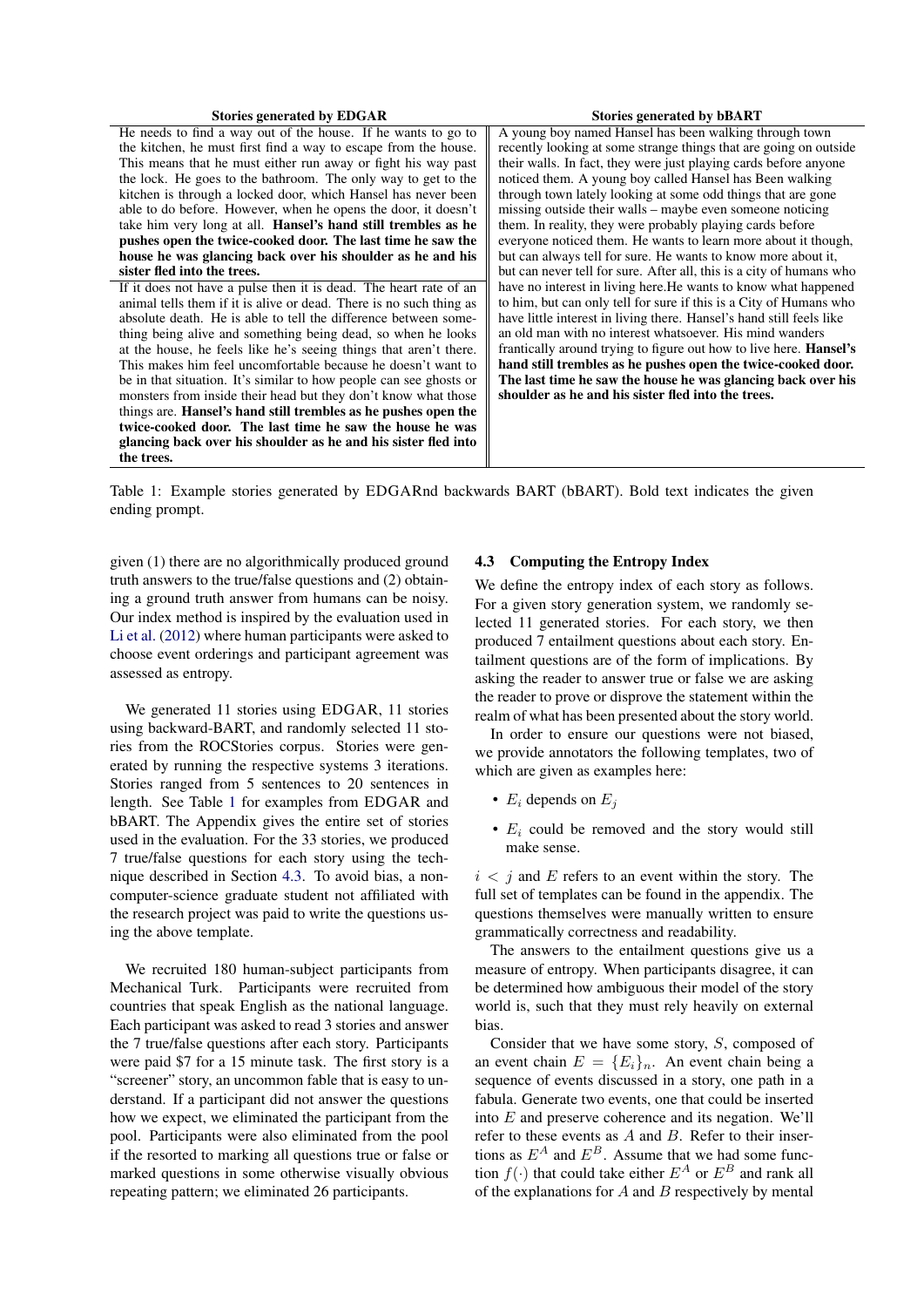load induced on the reader. Then, if  $E^B$  is coherent, consider what mental leaps are required by the reader for justification. Let  $D(A)$  and  $D(B)$  refer to these normalized distributions respectively. Measure the following:

$$
KL_A = KL(D(A)||U) \text{ and } KL_B = KL(D(B)||U)
$$
\n(1)

Where *KL* is Kullback–Leibler divergence and U is a uniform distribution. Inductively if  $A$  and  $B$  are in direct contradiction of each other, we can collapse the above statement to

$$
KL_{A,B} = KL\left(D\left(\sum f(E^A), \sum f(E^B)\right) || U\right)
$$
\n(2)

In this case, since  $U$  is of dimension two, simplify the above to entropy. We can conclude that measuring the coherence of such an insertion is equivalent to measuring the entropy over the answers to a similarly constructed T/F statement about a causal relationship within a story. Over a large number of questions and stories per model, the above serves as a sound proxy for coherence. Consider a coherent story and a set of T/F questions concerning this story. It is often easier to disprove a statement about a coherent story than it is to prove a statement about an incoherent story [\(O'Brien](#page-7-11) [and Albrecht,](#page-7-11) [1992;](#page-7-11) [Albrecht and O'Brien,](#page-6-13) [1993\)](#page-6-13). By utilizing the format of T/F questions, the above will tend to converge to zero on a coherent story as there will always be one option that is disprovable. To get a large enough sample, we used 77 questions per model over 11 stories.

### 4.4 Results

The evaluation results are plotted in Figure [2.](#page-5-0) The evaluation shows that EDGAR scores and median of 0.427 on the entropy index, compared to bBART's median of 0.508. Human written stories from the ROCStories corpus scored a median entropy of 0.26.

From these results we can draw a number of conclusions. First, the median entropy of humanauthored stories is over 95% better than bBART and over 63% better than EDGAR. This implies that human-authored stories are much more coherent than computer-generated stories according to our Entropy Index metric. This is the expected result and shows that our Entropy Index metric is operating as expected. The human story entropy index is a lower bound. Importantly, the median entropy EDGAR is 15.9% lower than that of the bBART baseline, indicating that our technique has improved the coherence of generated stories when generating backwards in order to ensure a given ending.

# 5 Subjective Evaluation

We conducted a second human-participant evaluation in which participants read stories and answered subjective questions about the coherence of the stories. We

<span id="page-5-0"></span>

Figure 2: The entropy indices for human-written stories, EDGAR, and backwards BART (bBART). Lower is better.

<span id="page-5-1"></span>

| <b>Ouestion</b> | <b>EDGAR</b> | bBART | $p$ -value |
|-----------------|--------------|-------|------------|
| Plausible       | 31           | 15    | 0.013      |
| Single plot     | 32           | 14    | 0.005      |
| Makes sense     | 29           | 17    | 0.052      |
| Ouality         | 31           | 15    | 0.013      |
| Enjoyable       | 31           | 15    | 0.013      |

Table 2: Total counts of times per question in the subjective evaluation that participants selected a story generated by each system. P-tests were determined to ensure that the chance of EDGAR winning a pairing was greater than 50/50.

would expect the results of this experiment to concur with the results of the previous experiment.

[Purdy et al.](#page-7-12) [\(2018\)](#page-7-12) proposes a number of questions to be used to evaluate story generation systems. They have been used in a number of story generation system evaluations (cf. [\(Tambwekar et al.,](#page-7-5) [2018;](#page-7-5) [Am](#page-6-6)[manabrolu et al.,](#page-6-6) [2020b](#page-6-6)[,a\)](#page-6-7)). We use a subset of the questions and adapt them to rank-order choice between stories from two systems:

- Which story's events occur in a more PLAUSI-BLE ORDER?
- Which story's sentences MAKE MORE SENSE given sentences before and after them?
- Which story better follows a SINGLE PLOT?
- Which story is of HIGHER QUALITY?
- Which story is more ENJOYABLE?

The first three questions ask about different aspects of perceived story coherence.

#### 5.1 Method

We used the same stories from the first evaluation and the same baselines. Participants read two stories from two different sources back-to-back. Then for that pair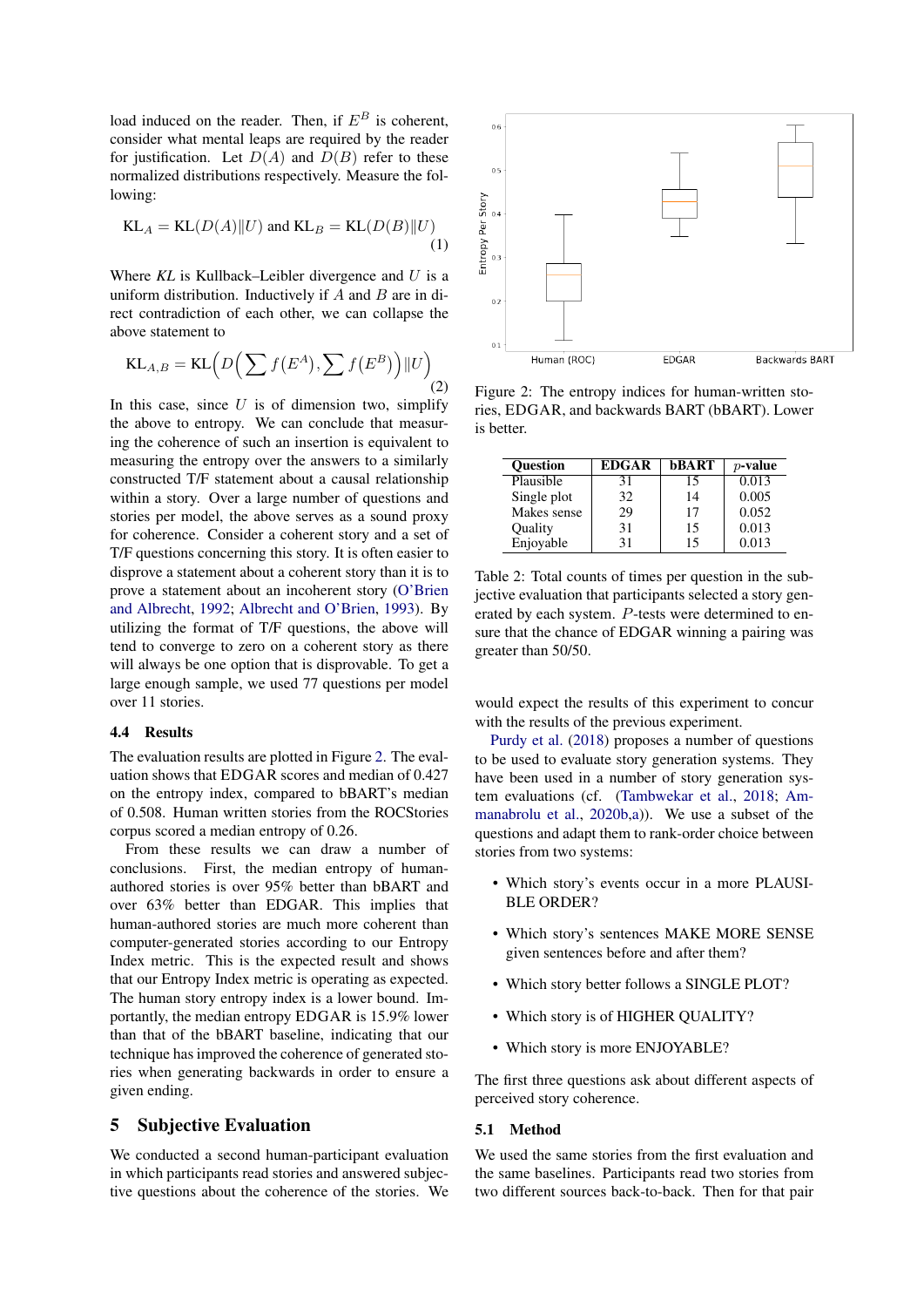of stories, the participant was asked to answer the subjective questions above, picking between the two stories.

We recruited 48 human-subject participants from Mechanical Turk. Participants were recruited from countries that speak English as the national language. Each participant was asked to read 4 stories, presented in pairs of two, and answer the 4 questions after each story. Participants were paid \$5 for a 10 minute task. We screened participants by asking them similar questions about human written stories but inserted the answers to the questions in the directions, to determine their attentiveness. Participants that were considered inattentive where disqualified.

# 5.2 Results

The results are summarized in Table [2,](#page-5-1) which shows the number of times, per question, a participant selected the story from each system. When forced to pick between stories generated by EDGAR and stories generated by Backward-BART, participants chose stories generated by EDGAR twice as often for every question asked. A one-tailed binomial  $p$ -test for the results of each question determines EDGAR was significantly preferred above the baseline for every dimension at  $p \leq 0.013$  except the "Makes sense" dimension, which was significant at  $p = 0.52$ . These results suggest that EDGAR generates more coherent and overall better quality stories than Backward-BART. These results are consistent with the Entropy Index metric, confirming that the metric is also measuring coherence.

# 6 Conclusions

We propose a new approach to neural story generation that treats story generation as question-answering problem—given an ending, the story must answer the question of how the ending comes about. Our proposed EDGAR system generates backward from the ending event to ensure the presence of the desired ending. It decomposes the generation process into distinct processes for using human commonsense to produce questions and then to answer them. These processes are grounded in reader narrative comprehension. We show that stories generated by EDGAR are more coherent than stories generated in a more conventional language modeling approach based on subjective and objective measures of perceived coherence. The EDGAR technique is a significant departure from techniques that sample from a language model that opens up new avenues for improving neural story generation in ways that are inspired by the comprehension needs of the human reader.

# References

<span id="page-6-13"></span>Jason E Albrecht and Edward J O'Brien. 1993. Updating a mental model: Maintaining both local and global coherence. *Journal of experimental psychology: Learning, memory, and cognition*, 19(5):1061.

- <span id="page-6-7"></span>Prithviraj Ammanabrolu, Wesley Cheung, William Broniec, and Mark O Riedl. 2020a. Automated storytelling via causal, commonsense plot ordering. *arXiv preprint arXiv:2009.00829*.
- <span id="page-6-6"></span>Prithviraj Ammanabrolu, Ethan Tien, Wesley Cheung, Zhaochen Luo, William Ma, Lara J. Martin, and Mark O. Riedl. 2020b. Story Realization: Expanding Plot Events into Sentences. In *AAAI Conference on Artificial Intelligence*, page 8.
- <span id="page-6-8"></span>Antoine Bosselut, Hannah Rashkin, Maarten Sap, Chaitanya Malaviya, Asli Celikyilmaz, and Yejin Choi. 2019. Comet: Commonsense transformers for automatic knowledge graph construction. *arXiv preprint arXiv:1906.05317*.
- <span id="page-6-10"></span>Rogelio E. Cardona-Rivera, Thomas W. Price, David R. Winer, and R. Michael Young. 2016. Question answering in the context of storiesgenerated by computers. *Advances in Cognitive Systems*, 4:227– 245.
- <span id="page-6-11"></span>James Carney. 2019. *Necessary Fictions: Supernormal Cues, Complex Cognition, and the Nature of Fictional Narrative*, pages 391–413. University of Nebraska Press.
- <span id="page-6-9"></span>Angela Fan, Yacine Jernite, Ethan Perez, David Grangier, Jason Weston, and Michael Auli. 2019. Eli5: Long form question answering. *arXiv preprint arXiv:1907.09190*.
- <span id="page-6-5"></span>Angela Fan, Mike Lewis, and Yann Dauphin. 2018. Hierarchical neural story generation. *arXiv preprint arXiv:1805.04833*.
- <span id="page-6-4"></span>Saadia Gabriel, Chandra Bhagavatula, Vered Shwartz, Ronan Le Bras, Maxwell Forbes, and Yejin Choi. 2020. Paragraph-level commonsense transformers with recurrent memory. *arXiv preprint arXiv:2010.01486*.
- <span id="page-6-1"></span>P. Gervás. 2009. Computational approaches to storytelling and creativity. *AI Mag.*, 30:49–62.
- <span id="page-6-3"></span>Art Graesser, Kathy L. Lang, and Richard M. Roberts. 1991. Question answering in the context of stories. *Journal of Experimental Psychology: General*, 120(3):254–277.
- <span id="page-6-2"></span>Ahmed Khalifa, Gabriella AB Barros, and Julian Togelius. 2017. Deeptingle. *arXiv preprint arXiv:1705.03557*.
- <span id="page-6-0"></span>Mike Lewis, Yinhan Liu, Naman Goyal, Marjan Ghazvininejad, Abdelrahman Mohamed, Omer Levy, Ves Stoyanov, and Luke Zettlemoyer. 2019. Bart: Denoising sequence-to-sequence pre-training for natural language generation, translation, and comprehension. *arXiv preprint arXiv:1910.13461*.
- <span id="page-6-12"></span>Boyang Li, Stephen Lee-Urban, D. Scott Appling, and Mark O. Riedl. 2012. Crowdsourcing narrative intelligence. *Advances in Cognitive Systems*, 2:25–42.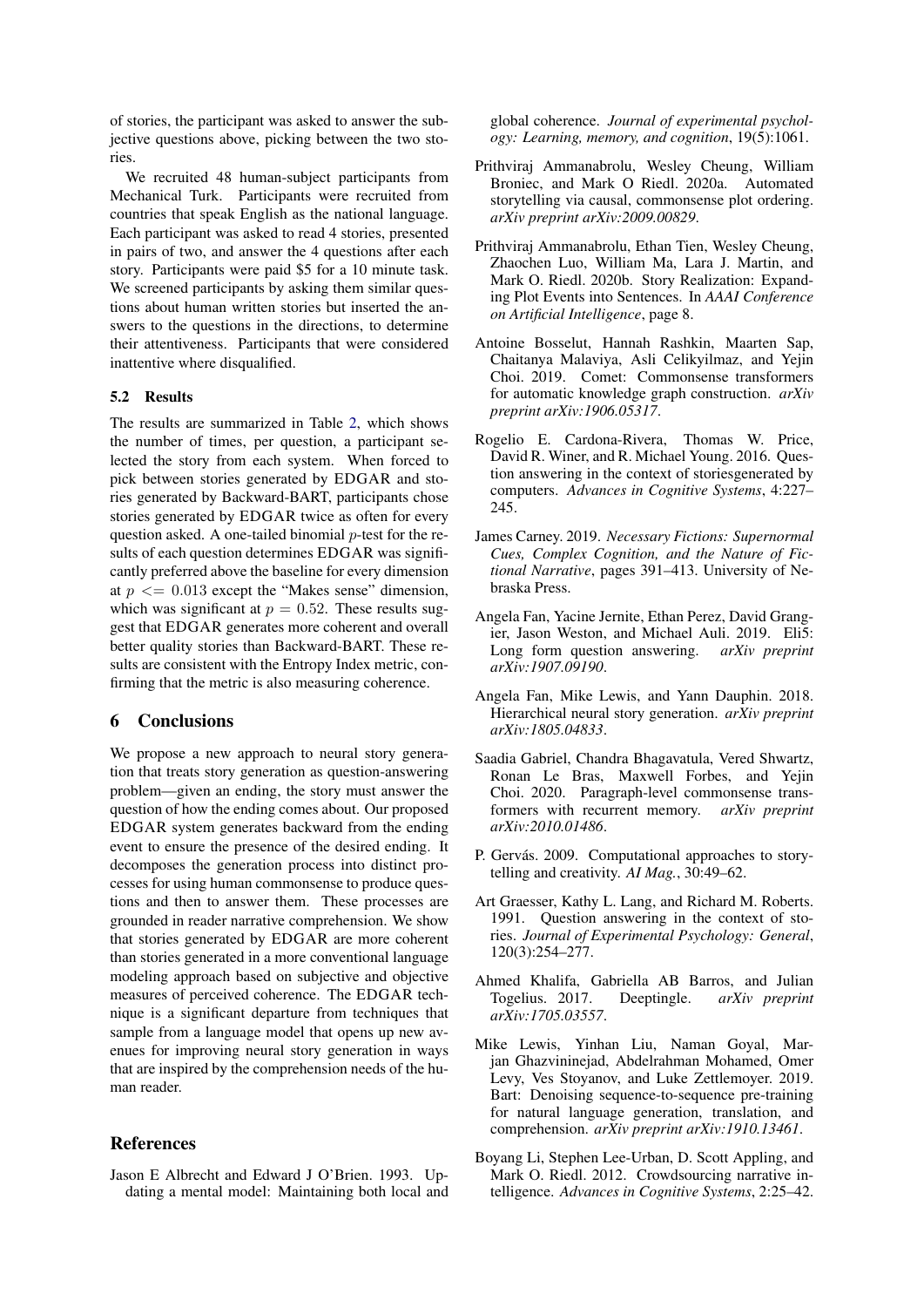- <span id="page-7-8"></span>Yinhan Liu, Myle Ott, Naman Goyal, Jingfei Du, Mandar Joshi, Danqi Chen, Omer Levy, Mike Lewis, Luke Zettlemoyer, and Veselin Stoyanov. 2019. Roberta: A robustly optimized bert pretraining approach. *arXiv preprint arXiv:1907.11692*.
- <span id="page-7-1"></span>Lara Martin, Prithviraj Ammanabrolu, Xinyu Wang, William Hancock, Shruti Singh, Brent Harrison, and Mark Riedl. 2018. Event representations for automated story generation with deep neural nets. In *Proceedings of the AAAI Conference on Artificial Intelligence*, volume 32.
- <span id="page-7-10"></span>Nasrin Mostafazadeh, Nathanael Chambers, Xiaodong He, Devi Parikh, Dhruv Batra, Lucy Vanderwende, Pushmeet Kohli, and James F. Allen. 2016. [A corpus](http://arxiv.org/abs/1604.01696) [and evaluation framework for deeper understanding](http://arxiv.org/abs/1604.01696) [of commonsense stories.](http://arxiv.org/abs/1604.01696) *CoRR*, abs/1604.01696.
- <span id="page-7-11"></span>Edward J O'Brien and Jason E Albrecht. 1992. Comprehension strategies in the development of a mental model. *Journal of experimental psychology: learning, memory, and cognition*, 18(4):777.
- <span id="page-7-12"></span>Christopher Purdy, Xinyu Wang, Larry He, and Mark Riedl. 2018. Predicting generated story quality with quantitative measures. In *Proceedings of the AAAI Conference on Artificial Intelligence and Interactive Digital Entertainment*, volume 14.
- <span id="page-7-9"></span>Alec Radford, Jeffrey Wu, Rewon Child, David Luan, Dario Amodei, and Ilya Sutskever. 2019. Language models are unsupervised multitask learners. *OpenAI blog*, 1(8):9.
- <span id="page-7-7"></span>Hannah Rashkin, Asli Celikyilmaz, Yejin Choi, and Jianfeng Gao. 2020. Plotmachines: Outlineconditioned generation with dynamic plot state tracking. *arXiv preprint arXiv:2004.14967*.
- <span id="page-7-3"></span>Mark O Riedl and Robert Michael Young. 2010. Narrative planning: Balancing plot and character. *Journal of Artificial Intelligence Research*, 39:217–268.
- <span id="page-7-0"></span>Melissa Roemmele. 2016. Writing stories with help from recurrent neural networks. In *Proceedings of the AAAI Conference on Artificial Intelligence*.
- <span id="page-7-5"></span>Pradyumna Tambwekar, Murtaza Dhuliawala, Lara J Martin, Animesh Mehta, Brent Harrison, and Mark O Riedl. 2018. Controllable neural story plot generation via reinforcement learning. *arXiv preprint arXiv:1809.10736*.
- <span id="page-7-2"></span>Tom Trabasso and Paul Van Den Broek. 1985. Causal thinking and the representation of narrative events. *Journal of memory and language*, 24(5):612–630.
- <span id="page-7-4"></span>Stephen G Ware and Robert Michael Young. 2010. Modeling narrative conflict to generate interesting stories. In *AIIDE*.
- <span id="page-7-6"></span>Lili Yao, Nanyun Peng, Ralph Weischedel, Kevin Knight, Dongyan Zhao, and Rui Yan. 2019. Planand-write: Towards better automatic storytelling. In *Proceedings of the AAAI Conference on AI*.

# A Appendices

# A.1 Horizon Regularization

Repetition penalty accumulates penalty over tokens that the language model has already written. Similarly, n-gram penalties prevent a language model from repeating a string of tokens longer than n. Both of these methods rely on the language model having generated the tokens given the current prompt. Therefore to avoid repetition between prompts, we accumulate error from previous iterations by passing previously generated text as a horizon. That is to say, it can influence the penalties but cannot be used as part of the prompt. Horizon regularization was applied to both backwards BART and EDGAR.

### A.2 Context Documents

Context was pulled from flash fiction online. [4](#page-7-13) Scripts for scraping plus the dataset will be released upon publication. Flash fiction online was chosen as the stories are roughly the same length as thought found in the science fiction summary corpus, but require much higher reading comprehension skills. By comparison, the science fiction corpus is only marginally harder to follow than ROC.

#### A.3 Experiment details

The only training that was performed during the completion of this project was that of the ranker and the baseline. No hyper parameter search was performed, all values were the default values provided by Huggingface's Transformer library.

For inference, we chose a high repetition penalty of 10.0 for both bBART and EDGAR. Similarly, a length penalty of 3.0 and max length of 150 was used.

# A.4 Release of code

We will release our code publicly upon paper decision, but currently it uses internal code and models that are not ready for release as they relate to separate unreleased projects.

#### A.5 T/F templates

- $E_j$  depends on  $E_i$ .
- $E_i$  happening after  $E_i$  would prevent  $E_k$ .
- Without  $E_i$ ,  $E_k$  would have happened before  $E_2$ .
- Is object  $O$  mentioned explicitly or implicitly before  $E_2$ .
- $E_j$  contradicts assertions in  $E_i$ .
- $E_i$  depends on  $E_i$ .
- Character C could be removed and the story would still make sense.

<span id="page-7-13"></span><sup>4</sup><https://www.flashfictiononline.com>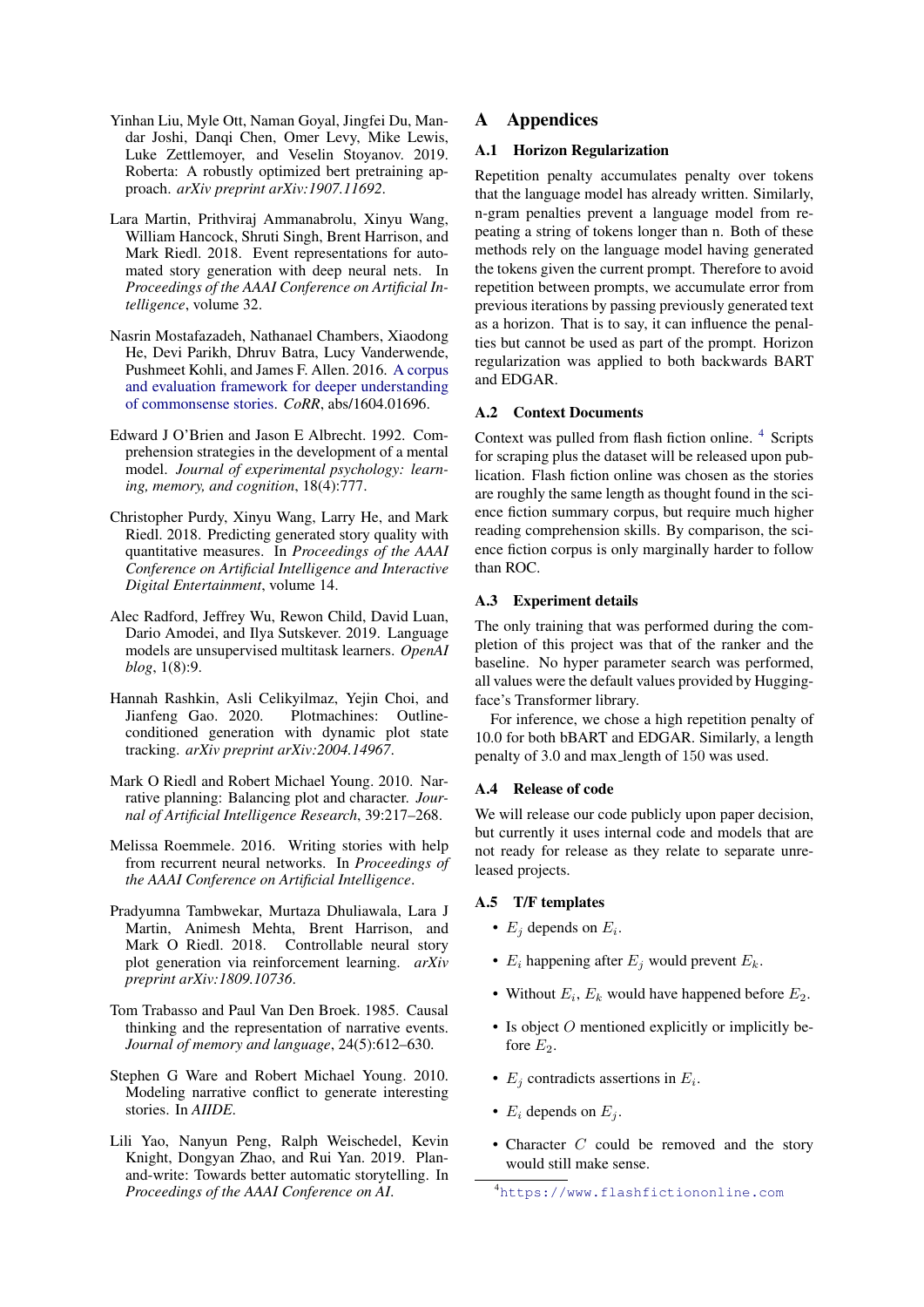- $E_i$  could be removed and the story would still make sense.
- $E_i, \ldots, E_k$  can be removed and the story would still make sense.
- $E_i$  could be removed and the story would still make sense.
- $E_i$  changes some property of object O/character  $C$ .

where  $i < j < k$ , E refers to an event, O refers to an object, and C refers to a character.

### A.6 Story Example: EDGAR

The first bar is tied to the end of a rope running up the side of the tower while the second is tied to a pulley system connected to the elevator shaft.

So when Prince Albert climbs down, he uses one of the rails to get to the platform where the elevator shaft connects to the rest of the building.

When he comes back down, he takes the ropes and ties them to the ends of the pulley system instead of using the entire length of the staircase.

When he went to the top of the tower, he climbed down from the roof onto the steps at the base of the stairs leading to the main stairway.

He then took off his helmet and set himself on the second floor.

From there, he had to climb all the way back down to the bottom of the stairs before he could take off again.

She doesn't know how to find it, so she can't even make a phone call to ask for help.

It's possible that there are people who have access to the tower but they don't want to tell anyone because they don't think it's worth their time or money.

There was a princess with long hair locked in a tower far away.

A prince came to save her by climbing her hair and taking her out of the tower.

If it does not have a pulse then it is dead.

The heart rate of an animal tells them if it is alive or dead.

There is no such thing as absolute death.

He is able to tell the difference between something being alive and something being dead, so when he looks at the house, he feels

like he's seeing things that aren't there.

This makes him feel uncomfortable because he doesn't want to be in that situation.

It's similar to how people can see ghosts or monsters from inside their head but they don't know what those things are.

Hansel's hand still trembles as he pushes open the twice-cooked door.

The last time he saw the house he was glancing back over his shoulder as he and his sister fled into

#### the trees.

The sparrow is watching him.

It's perched on the barrow fence, a tousle of feathers and watchful birds and watch their prey.

He's worried that the sparrow is listening to him.

Hansel's hand still trembles as he pushes open the twice-cooked door.

The last time he saw the house he was glancing back over his shoulder as he and his sister fled into the trees.

"She's dead."

He doesn't know how to get out of the house because he isn't aware of anything else happening.

However, if someone were to come up to him and say "You should go home," he would have no choice but to run away from them.

He wants to get out of that creepy house.

The only way for him to do this is to push open the door once it's been cooked.

This would be a terrible thing to do, so he shudders in anticipation of doing it.

Hansel's hand still trembles as he pushes open the twice-cooked door.

The last time he saw the house he was glancing back over his shoulder as he and his sister fled into the trees.

He doesn't seem to be able to control his emotions, but that isn't always the case.

The knife may have been used by him in a momentary panic or just because he felt like pushing through the frosted gingerbread girders on the other side of the door.

It might have been one of those moments where he didn't know what else to do with his hands.

But then again, there are plenty of people who think they can handle things without any kind of mental breakdown.

Hansel's hand still trembles as he pushes open the twice-cooked door.

The last time he saw the house he was glancing back over his shoulder as he and his sister fled into the trees.

She would say things like "I'm tired!" or "It's been a long day!" when she wasn't really tired.

It's kind of hard to imagine what being able to do both at once feels like.

The Princess didn't have time to see the world, she had no time to see it at all.

In order to experience the world there needs to be some sort of barrier between herself and everything else.

There are many ways to do this without going too far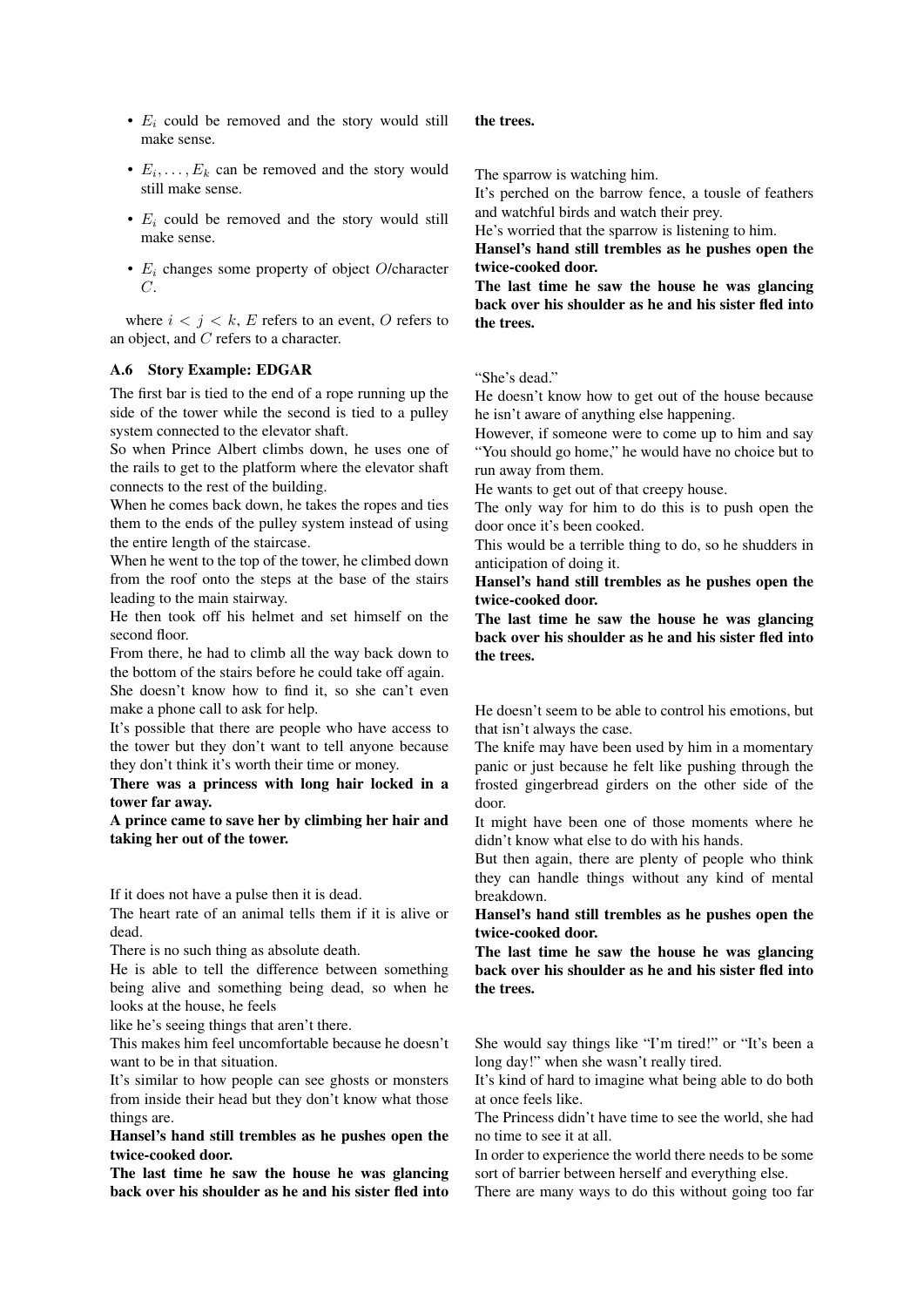into detail, but that's the general gist of it.

There was a princess with long hair locked in a tower far away.

A prince came to save her by climbing her hair and taking her out of the tower.

It made sense that he'd have a strong sense of unease about his mother's safety.

It was a very strange experience for a young child to have, and it made him think about how he'd felt before, which he was very conscious of.

He was raised in a home where his mother was the only person who could give a damn.

The only thing Hansel had to do was escape.

Hansel's hand still trembles as he pushes open the twice-cooked door.

The last time he saw the house he was glancing back over his shoulder as he and his sister fled into the trees.

They want a job to provide for them and their family. He has no other option.

Hansel's hand still trembles as he pushes open the twice-cooked door.

The last time he saw the house he was glancing back over his shoulder as he and his sister fled into the trees.

They just don't want to admit it.

Because they feel the urge to.

So they go somewhere else.

He has no other option.

Hansel's hand still trembles as he pushes open the twice-cooked door.

The last time he saw the house he was glancing back over his shoulder as he and his sister fled into the trees.

If someone says they're going to use their teeth to open a door, then they probably aren't going to be able to do it very well.

But if they say they'll use their fingers instead, then they will be able to get the door open better.

And since people have been doing it for so long, it becomes second nature.

In order to enter the room, Hansel has to pass through a gate which is much more difficult to open than the main door.

There are many different ways to open the door, but the most common method is to push against the handle with one hand while using the other hand to open the gap between the handle and the door.

This allows Hansel to walk right through the gap without having to put any effort into opening the door. There's no reason for him to see it in person.

He doesn't need to know anything about it other than that it's there.

The only thing he needs to know is that he can't live there anymore.

Hansel's hand still trembles as he pushes open the twice-cooked door.

The last time he saw the house he was glancing back over his shoulder as he and his sister fled into the trees.

#### A.7 Story Example: Backwards BART

In this universe, humans are forced to deal with one another by creating monsters that can destroy everything they touch or even kill themselves. It's all about them being human instead of just living on planet Earth.In this universe, Humans are forced to decide between two different worlds by creating monsters which can destroy everything you touch or even die themselves.

It's all about them be human rather than just living on Planet Earth. A battle has been fought between two monstrous creatures who have come. A battle has broken out between two monstrous beings who have come together to fight each other for their freedom.

On Earth, a powerful creature called the Nymph emerges from its hiding place in an open forest. A battle has broke out between two huge beings who have came together to fight against each other for Their freedom.

On earth, a powerful monster called the Nymph emerges from his hiding place in An open forest.

The hero charged at it, both disappearing Into the void. On Earth The hero charged at the dragon, both disappearing into the void. The world is saved and people will not forget the sacrifice of the nameless hero.

A little while ago, I got home from work having just finished reading one of my books. As usual, I didn't sleep well.

A little bit ago, I get home from work has just finished reading another book. As always, I don't sleep well either. The night Before, I was sleeping peacefully.

They were eating breakfast together. This morning, I was sitting quietly. The night before  $- I$  was playing Chess with my friends In their apartment.They were eating breakfast.

The night before, I was playing chess with my friends in their apartment. They were watching me play chess on TV.The night before, they watched me play chess with my friend in their apartment building.

It was very strange to watch them play chess with each other. I woke up feeling like an idiot. I thought it was because of some unknown reason.I woke up feeling as though an alien had come into my apartment building.

They were viewing me playing chess with eachother. I woke up realizing that I became a cat. I caught a mouse and at the next moment I realized that I'm a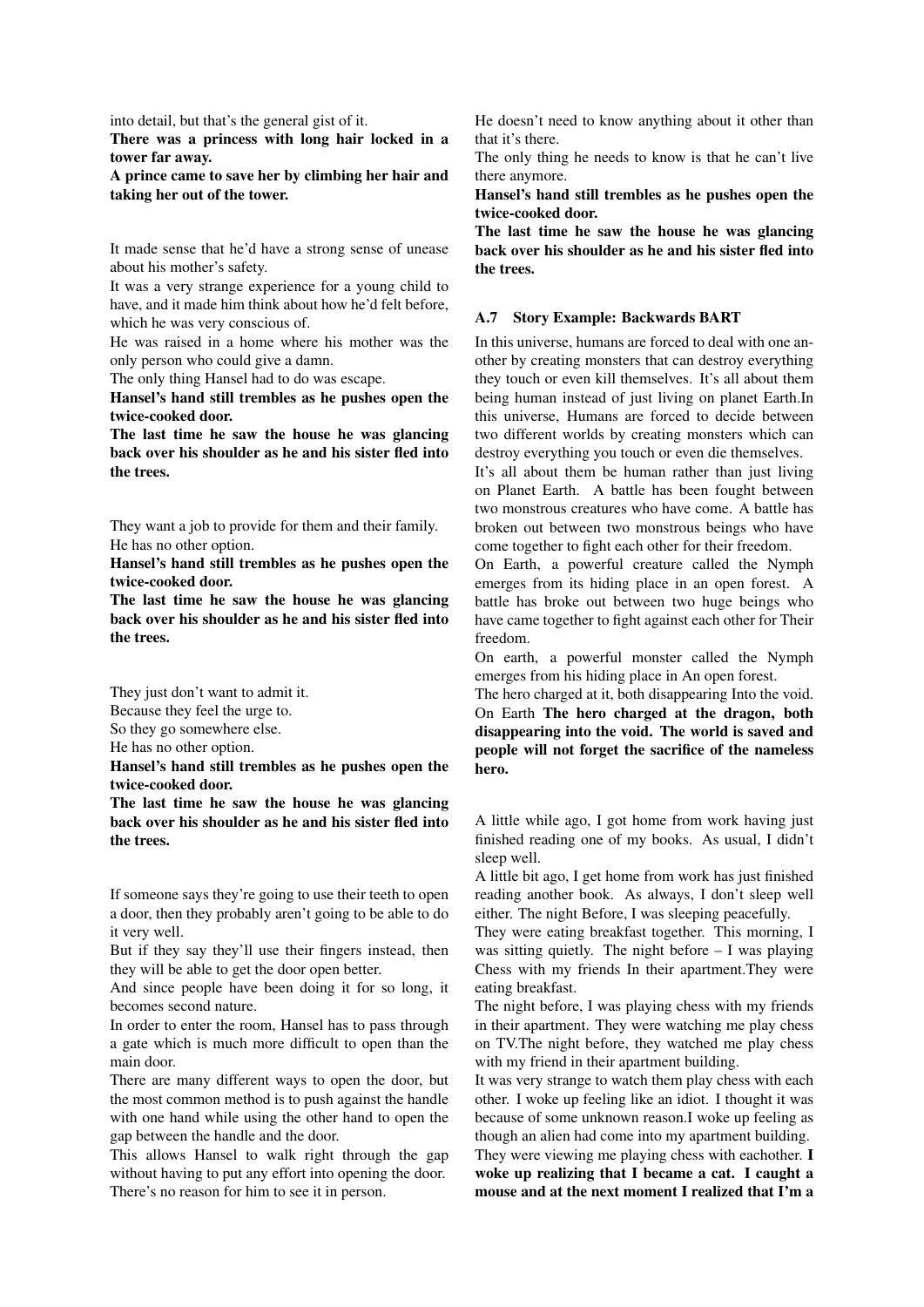#### human again!

In 1989, two women who have been married since they were 5 years old wrestled together into one team. One man is now famous for his ability to beat men - even if he can't do it all themselves.

In 1989, two female wrestlers whom have been married throughout their lives wrestled together onto one team.One man is now known for his abilities to defeat men - even though he can't win them all himself.

A young girl has been married throughout both worlds. A A young girl from China was born and brought up on an orphanage whose parents were forced to let her go by their husbands' demands.

She grew up watching sports at home with her mother before becoming a wrestler herself.A young girl from Chinese was born and raised on an orphanages whose parents had turned against her fathers' demands.

She grew up watching games at home without her mother's demands. She became a wrestler herself after becoming a wrestler himself. A woman broke throughstereotype

A woman broke through the stereotype of not being able to wrestle. With her father as a strict coach, she won a gold medal for wrestling in India, fulfilling her father's dream.

The house is derelict and crumbling now, but that doesn't mean it isn't still full of ghosts!

That's just not true at all. The fact that he can imagine himself doing it makes him feel more comfortable with what he's doing

If he didn't enjoy it, he wouldn't have done it.

The first thing is that he had to do it because he was afraid of being kicked out by his brother. And the second thing is that he wanted to see Jemim's room as much as possible before going to bed. So he took a moment to check for any signs of danger.

He turned out the light and went into Jem's room. He would be there all night, and he would be there when Jem waked up in the morning. But little did Travis know, Jem knew about this all along.

A woman named Stella Smith comes into their house in Puddle Creek on New Year's Eve 2012. They have just had lunch together.

A woman named StellaSmith comes into their home in Puddle Rapids on New Year's Eve 2012. We have just having lunch together.

The peanut farmer will be selling peanuts for About three years now which he wants her willing to eat some of his goods as well.We have just had breakfast together. The Peanut farmer has already sold peanuts for. The peanut farmer has been selling peanuts for about three years now.

He wants her to buy some of his own food as soon as

she can.The peanut farmer has started selling peanuts for around three years now.. he wants her to purchase some of his other food as well.

Stella loves peanuts because she knows what kind of animal they are eating.Stella loves peppers for about three weeks now. He want her to buy a few of his own foods as soon as possible. Stella loves.

Stella loves peanuts! She goes to the market every day, and is best friends with the owner.

A young boy named Hansel has been walking through town recently looking at some strange things that are going on outside their walls. In fact, they were just playing cards before anyone noticed them.

A young boy called Hansel has Been walking through town lately looking at some odd things that are gone missing outside their walls – maybe even someone noticing them. In reality, they were probably playing cards before everyone noticed them. He wants to learn more about it though, but can always tell for sure. He wants to know more about it, but can never tell for sure.

After all, this is a city of humans who have no interest in living here.He wants to know what happened to him, but can only tell for sure if this is a City of Humans who have little interest in living there. Hansel's hand still feels like an old man with no interest whatsoever. His mind wanders frantically around trying to figure out how to live here.

Hansel's hand still trembles as he pushes open the twice-cooked door. The last time he saw the house he was glancing back over his shoulder as he and his sister fled into the trees.

In another world, there were many stories about humans who have lost their lives while trying to survive on this planet.

One man told him that they all know each other's names.In another universe, there were several stories about humans Who have lost their life while trying to escape on this continent. One man tells him that they both know each other's names.

The story end when an old women had died from dehydration, leaving only his dead body which is not reaching without her help. The story ended when an old woman had died from starvation, leaving only his dead body which she could not reach for. She tried to hide it but couldn't find it.

The story ends when an old lady had died from hunger, leaving only His dead body which he could not reach without her help. She tried hiding it herself but couldn't get it anywhere else.

There was a Princess with long hair tied in a tower near her. A prince brought to save her through climbing her. There was a princess with long hair locked in a tower far away. A prince came to save her